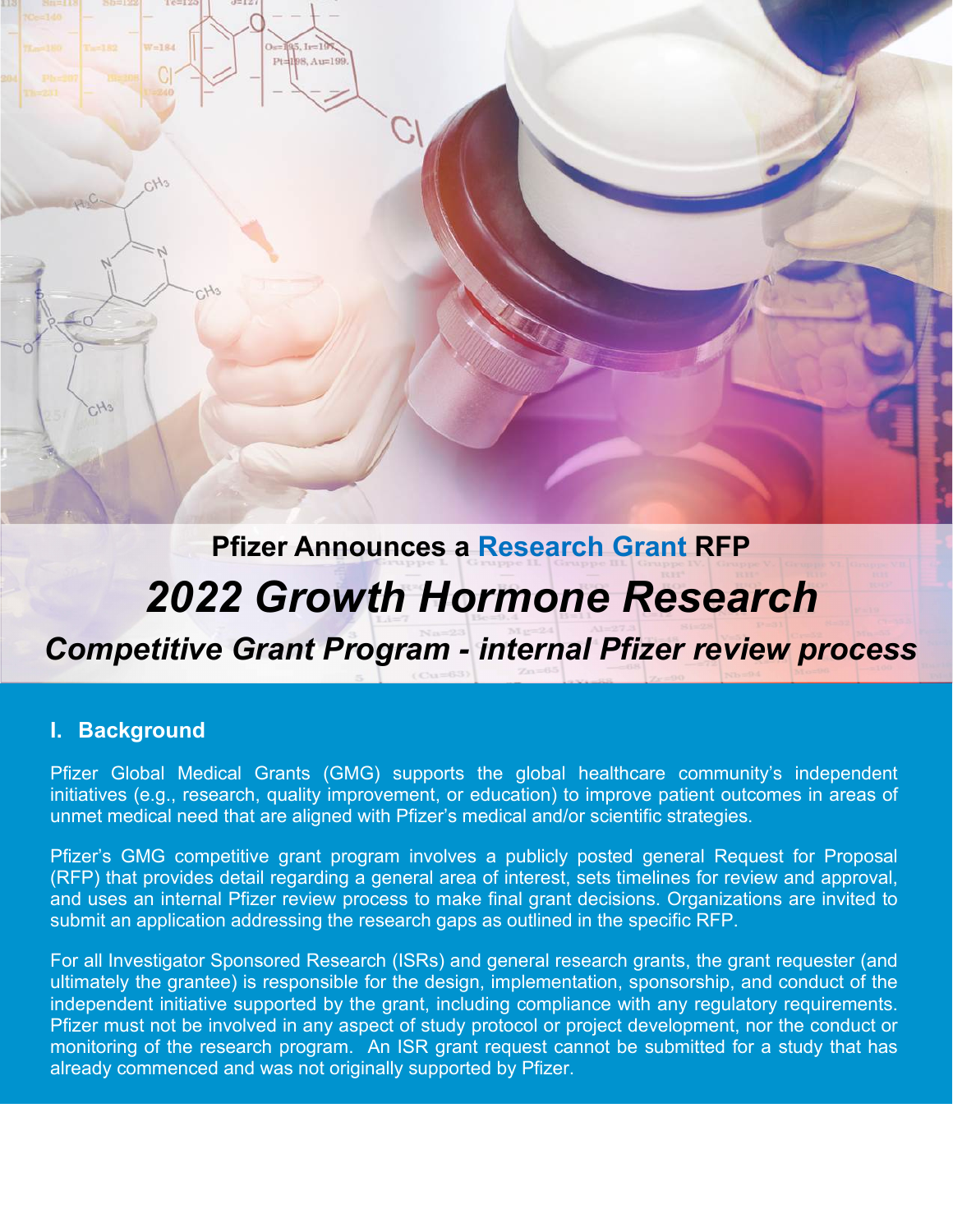## **II. Eligibility**

| <b>Geographic Scope:</b>                        | All countries except for the United States<br>$\bullet$<br>If located within the United States, click here to view details<br>$\circ$<br>regarding the Growth Hormone Research-U.S. Competitive<br><b>Grant Program</b>                |
|-------------------------------------------------|----------------------------------------------------------------------------------------------------------------------------------------------------------------------------------------------------------------------------------------|
| <b>Applicant Eligibility</b><br><b>Criteria</b> | The institution and principal investigator (PI) must be based in one of the<br>eligible countries noted above.<br>Only organizations are eligible to receive grants, not individuals or medical<br>$\bullet$                           |
|                                                 | practice groups.<br>The applicant (PI) must have a medical or postdoctoral degree (MD, PhD,<br>$\bullet$<br>or equivalent), an advanced nursing degree (BSN with a MS/PhD), or a<br>degree in Pharmacy, Physiotherapy, or Social Work. |
|                                                 | Applicant must be affiliated with a host institution<br>$\bullet$                                                                                                                                                                      |
|                                                 | Pfizer believes that every person deserves to be seen, heard, and cared<br>$\bullet$<br>for, and we work to further this goal by encouraging grant requestors with<br>different backgrounds, perspectives, and experiences to apply    |

## **III. Requirements**

| <b>Date RFP Issued</b>                           | May 16, 2022                                                                                                                                                                                                                                                                                                                                                                                                                                                                                                                                                           |
|--------------------------------------------------|------------------------------------------------------------------------------------------------------------------------------------------------------------------------------------------------------------------------------------------------------------------------------------------------------------------------------------------------------------------------------------------------------------------------------------------------------------------------------------------------------------------------------------------------------------------------|
| <b>Clinical Area</b>                             | Short Stature/growth failure                                                                                                                                                                                                                                                                                                                                                                                                                                                                                                                                           |
| <b>General Area of Interest</b><br>for this RFP: | Research projects that will be considered for Pfizer support will advance the<br>medical knowledge of short stature.<br>Projects submitted may include:<br>Morbidities in growth disorders                                                                                                                                                                                                                                                                                                                                                                             |
|                                                  | Strategies to evaluate and treat growth disorders including Quality of Life<br>and Patient Reported Outcomes<br>Comparative pathophysiology of daily vs long-acting growth hormone<br>Evaluation of adherence of daily and long-acting growth hormone<br>treatment<br>Novel strategies to address current unmet medical needs in short stature<br>management which could be addressed with long-acting growth hormone<br>treatment<br>Comparison of clinical effects of daily vs long-acting growth hormone<br>Projects may include translational or clinical research |



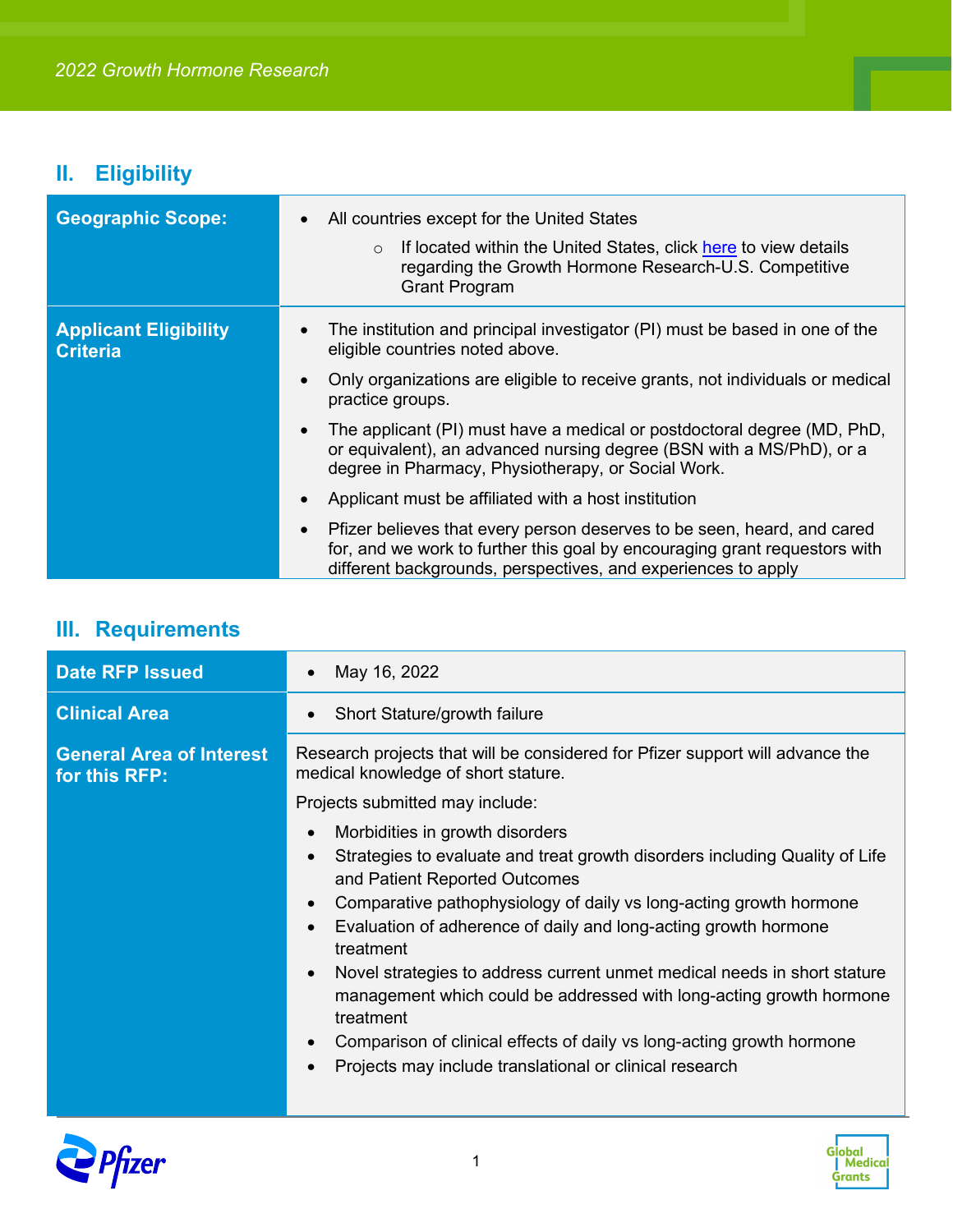|                                                                                       | (Note for clinical research studies which include requests for drug, due<br>to logistical reasons, drug supply is only available in those countries<br>where a drug has regulatory marketing authorization and supplies<br>exist). |
|---------------------------------------------------------------------------------------|------------------------------------------------------------------------------------------------------------------------------------------------------------------------------------------------------------------------------------|
| <b>Expected Approximate</b><br><b>Monetary Range of</b><br><b>Grant Applications:</b> | Individual projects requesting up to \$150,000 will be considered. Pfizer<br>$\bullet$<br>anticipates awarding a minimum of 2 projects.                                                                                            |
| <b>Key Dates:</b>                                                                     | RFP release date: May 16, 2022<br>$\bullet$                                                                                                                                                                                        |
|                                                                                       | Grant Application due date: July 11, 2022<br>$\bullet$                                                                                                                                                                             |
|                                                                                       | Anticipated Grant Award Notification Date: August/September 2022                                                                                                                                                                   |
|                                                                                       | Grants will be distributed following a fully executed agreement and<br>$\bullet$<br>submission of Final Protocol, documentation of IRB/IEC approval,<br>regulatory approval (if applicable), exemption or waiver.                  |
|                                                                                       | Anticipated Project Start and End Dates: January 2023                                                                                                                                                                              |
| <b>How to Submit:</b>                                                                 | Please go www.cybergrants.com/pfizer/Research and sign in. First-time<br>users should click "Create your password". [Note: there are individual portals<br>for each grant application type. Please be sure to use the URL above.]  |
|                                                                                       | Click the "Start A New Research Grant Application" button.<br>$\bullet$                                                                                                                                                            |
|                                                                                       | In the application:                                                                                                                                                                                                                |
|                                                                                       | For the question "Competitive Grant?" select Yes<br>$\circ$                                                                                                                                                                        |
|                                                                                       | Select the following Competitive Grant Program Name: 2022 RD G<br>$\circ$<br><b>Growth Hormone Research</b>                                                                                                                        |
|                                                                                       | Requirements for submission:                                                                                                                                                                                                       |
|                                                                                       | Complete all required sections of the online application and upload your<br>project proposal (see Appendix) in the Proposal/Protocol field.                                                                                        |
|                                                                                       | If you encounter any technical difficulties with the website, please click the<br>"Technical Questions" link at the bottom of the page.                                                                                            |
|                                                                                       | <b>IMPORTANT:</b> Be advised applications submitted after the due date will not<br>be reviewed.                                                                                                                                    |
| <b>Questions:</b>                                                                     | If you have questions regarding this RFP, please direct them in writing to<br>the Grant Officer, Amanda Stein (amanda.j.stein@pfizer.com), with the<br>subject line "2022 RD G Growth Hormone Research"                            |
|                                                                                       | Please click here to view Frequently Asked Questions regarding the<br><b>Competitive Grant Program</b>                                                                                                                             |



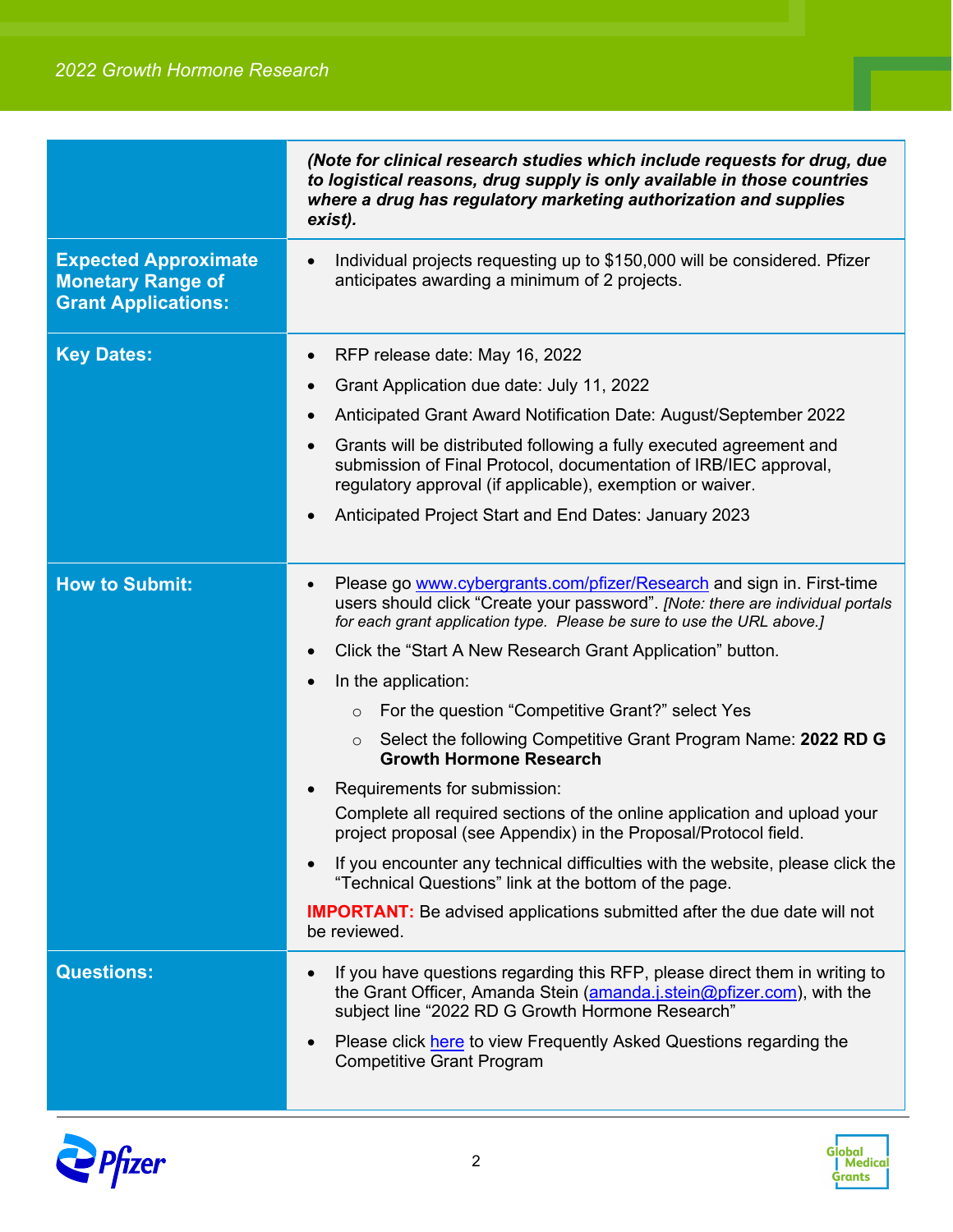| <b>Grant Agreements:</b>   | If your grant is approved, your institution will be required to enter into a<br>written grant agreement with Pfizer. Please click here to view the core<br>terms of the agreement.<br>Pfizer has drafted the terms of these agreements to be balanced and<br>reasonable and to further the goals of both parties. Negotiating grant<br>agreements requires significant resources, so please ensure that your<br>institution (including your legal department) is able and willing to abide by<br>these terms before proceeding with submission of your application as<br>they will need to be accepted in their entirety. |
|----------------------------|---------------------------------------------------------------------------------------------------------------------------------------------------------------------------------------------------------------------------------------------------------------------------------------------------------------------------------------------------------------------------------------------------------------------------------------------------------------------------------------------------------------------------------------------------------------------------------------------------------------------------|
| <b>Review and Approval</b> | Grant requests received in response to a general RFP are reviewed by                                                                                                                                                                                                                                                                                                                                                                                                                                                                                                                                                      |
| <b>Process</b>             | Pfizer to make final grant decisions.                                                                                                                                                                                                                                                                                                                                                                                                                                                                                                                                                                                     |
| <b>Mechanism by which</b>  | All applicants will be notified via email by the dates noted above.                                                                                                                                                                                                                                                                                                                                                                                                                                                                                                                                                       |
| <b>Applicants will be</b>  | Applicants may be asked for additional clarification during the review                                                                                                                                                                                                                                                                                                                                                                                                                                                                                                                                                    |
| <b>Notified:</b>           | period.                                                                                                                                                                                                                                                                                                                                                                                                                                                                                                                                                                                                                   |



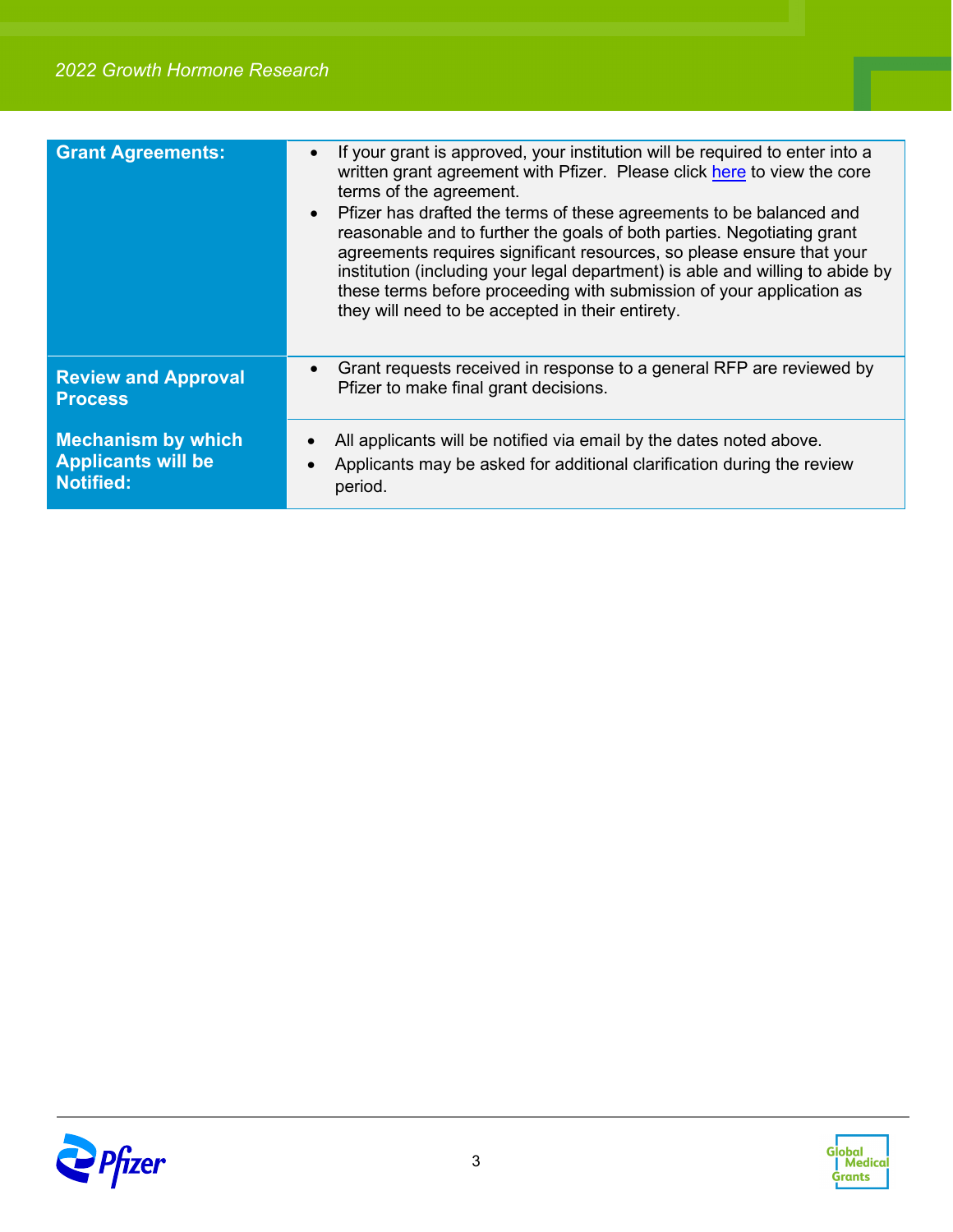### Appendix A

#### **General RFP Submission Requirements**

**Project Proposals/Protocols should be single-spaced using Calibri 12-point font and 1-inch margins. Note there is a 12-page limit exclusive of references. Please include the following:**

| <b>Goals and Objectives</b>                   | Provide the main goal of the study and the study population (if applicable).<br>$\bullet$<br>Provide a detailed definition that is directly linked to the primary objective                                                                                                                                                |
|-----------------------------------------------|----------------------------------------------------------------------------------------------------------------------------------------------------------------------------------------------------------------------------------------------------------------------------------------------------------------------------|
| <b>Assessment of Need for</b><br>the Project  | This should reflect your study rationale. Provide a brief description of the<br>$\bullet$<br>medical/scientific question and the rationale of how this trial or study<br>addresses the question                                                                                                                            |
| <b>Target Audience</b>                        | Describe the primary audience(s) targeted for this project. For Investigator<br>$\bullet$<br>Sponsored Clinical Trials, please specify the age, gender and other<br>demographic information for trial population                                                                                                           |
|                                               | Also indicate whom you believe will directly benefit from the project<br>$\bullet$<br>outcomes. Describe the overall population size as well as the size of your<br>sample population                                                                                                                                      |
| <b>Project Design and</b><br><b>Methods</b>   | Describe concisely the research design and methods for achieving the<br>$\bullet$<br>stated goals. For a clinical interventional study, include inclusion/exclusion<br>criteria, treatment plan and statistical plan                                                                                                       |
|                                               | Please describe how the project submitted supports diversity, equity, and<br>$\bullet$<br>inclusion either through the study population targeted or through the<br>project team that is directly involved                                                                                                                  |
| <b>Innovation</b>                             | Explain what measures you have taken to assure that this project idea is<br>$\bullet$<br>original and does not duplicate other projects. Describe how this project<br>builds upon existing work, pilot projects, or ongoing projects developed<br>either by your institution or other institutions related to this project |
| <b>Evaluation and</b><br><b>Outcomes</b>      | Specify type and frequency of safety, efficacy, and/or outcome measures.<br>$\bullet$<br>Also indicate the method(s) used to assess measures                                                                                                                                                                               |
|                                               | Provide a publication plan describing intended submission of abstracts to<br>$\bullet$<br>(a) congress(es) or intended submission of (a) publication(s) to peer-<br>reviewed journals. All publications must follow ICH guidelines                                                                                         |
| <b>Anticipated Project</b><br><b>Timeline</b> | Provide an anticipated timeline for your project including project start/end<br>$\bullet$<br>dates                                                                                                                                                                                                                         |
|                                               | An ISR grant request cannot be submitted for a study that has<br>$\circ$<br>already commenced and was not originally supported by Pfizer.                                                                                                                                                                                  |